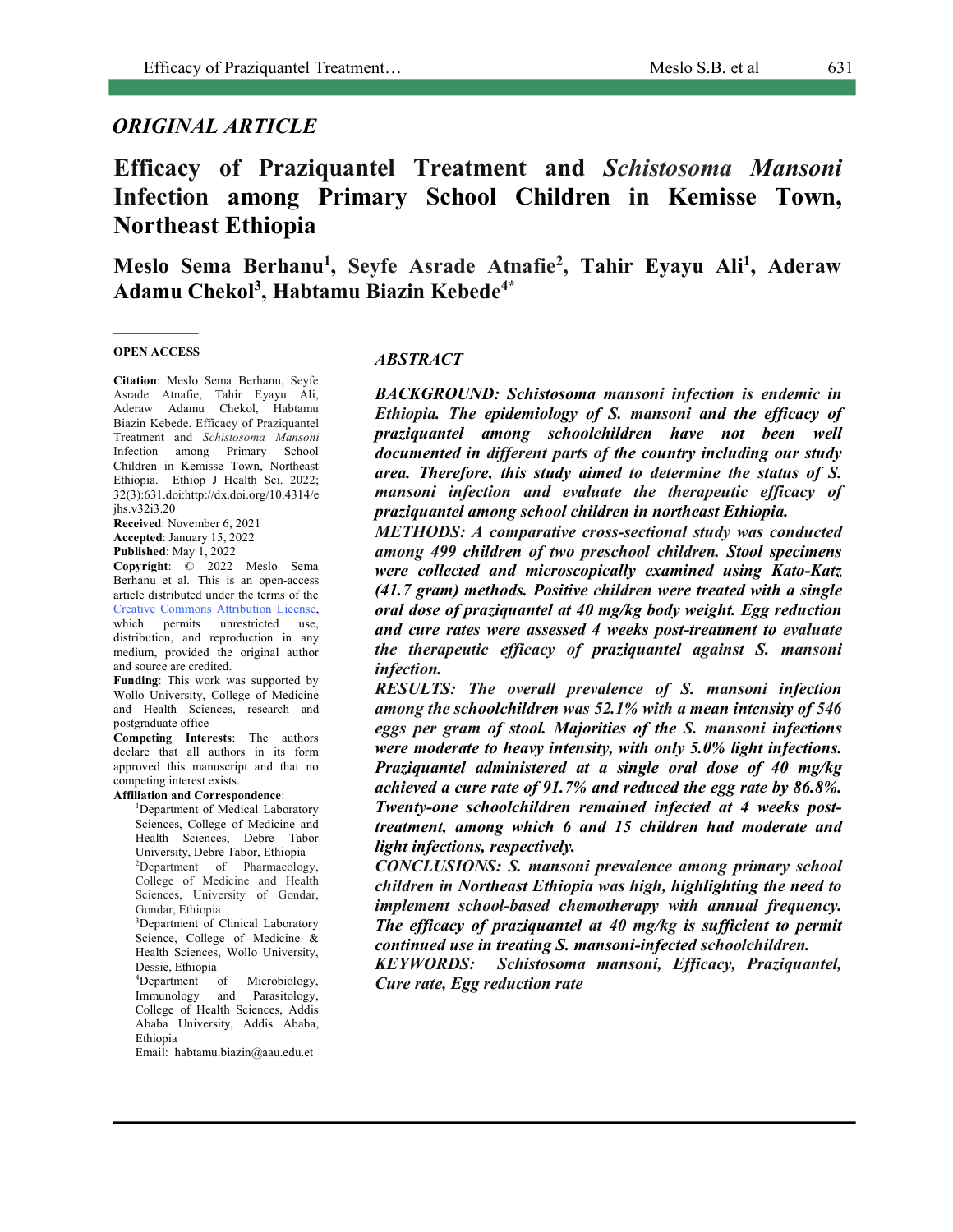### **INTRODUCTION**

Schistosomiasis, a water-borne infection caused by *Schistosoma* trematode worms, is one of the most prevalent parasitic diseases in the world. It is endemic in 78 countries and continues to be a global public health and socio-economic concern in the developing world. More than 700 million people worldwide are at risk of infection with schistosomiasis, and about 250 million people are currently infected. An estimated 90% of all cases, and most of the severely affected or seriously ill cases, are now concentrated in Sub-Saharan Africa (SSA) where few control efforts are made (1,2). Moreover, the number of deaths involving schistosomiasis in SSA is estimated to be higher than in any other region of the world with as high as 200,000 deaths per year (2). Climate changes and global warming, proximity to water bodies, irrigation and dam construction, occupational activities such as fishing and farming, and poverty have been often linked with an increase in transmission of the disease in SSA countries (3,4).

Humans are usually infected by five species of Schistosoma, but the two most important species causing schistosomiasis in SSA countries including Ethiopia are *Schistosoma mansoni* and *S. haematobium* (3,5). *S. mansoni* causes intestinal schistosomiasis and it is the chief cause of clinical abnormalities such as hepatomegaly, splenomegaly, and periportal fibrosis in various SSA countries (3,6). Schoolaged children harbour the highest prevalence and intensity of infections in SSA, as the hygienic and playing behaviour in infected water bodies increases the risk of being infected by *S. mansoni* (2,7). Previous studies of schistosomiasis-infected children in SSA revealed that schistosomiasis due to *S. mansoni* can cause growth stunting, fatigue, weakness, impairment of memory and cognitive reasoning, and increased risk of anaemia that can also contribute to reduced cognitive function, school absenteeism and higher drop-out rates (8–10). These infections are also reported to increase susceptibility to co-infections and influence the severity of other infectious diseases such as malaria in school children (11). Failure to treat schoolchildren, therefore, significantly affects the quality of life of infected children and potentially contributes to the socioeconomic burden in disease-endemic areas.

Currently, the anti schistosomal drug of choice for the treatment of schistosomiasis is praziquantel (PZQ), which is effective in reducing disease-associated morbidity (12–14). It is highly effective against all *Schistosoma species* that are known to infect humans and is the least expensive, easiest to use, and most readily available of all currently available schistosomicides (15). It is recommended that school-aged children and high-risk groups of adults in communities with a prevalence of 10% to 50% use it once every two years or once a year when the prevalence is above 50% and once every three years when the prevalence does not exceed 10% (16). While chemotherapy with PZQ is considered the mainstay of schistosomiasis control, there is a growing concern regarding the low cure rate and drug resistance. The problem of reduced therapeutic efficacy has been also reported from different geographic locations, indicating the need for constant monitoring of PZQ efficacy in endemic areas.

In Ethiopia, both urinary and intestinal forms of schistosomiasis occur although the latter is the most widespread and highly prevalent (17). Several epidemiological studies indicate that intestinal schistosomiasis caused by *S. mansoni* is highly endemic in different parts of Ethiopia with prevalences as high as 90% in school-aged children (18). Despite this, the epidemiology of *S. mansoni* and the therapeutic efficacy of PZQ among schoolchildren have not been well documented in different parts of the country including our study area. Therefore, this study was conducted to determine the prevalence and intensity of *S. mansoni* infections and evaluate the therapeutic efficacy of PZQ at 40 mg/kg among primary school children of Kemisse Town, northeast Ethiopia.

#### **METHODS**

**Study area and population**: This study was conducted among 499 primary school children of Kemisse Town, a small town in "Oromia Special Zone" in Amhara Regional State, Northeast Ethiopia. The town is located approximately 350 km northeast of the capital Addis Ababa at a latitude and longitude of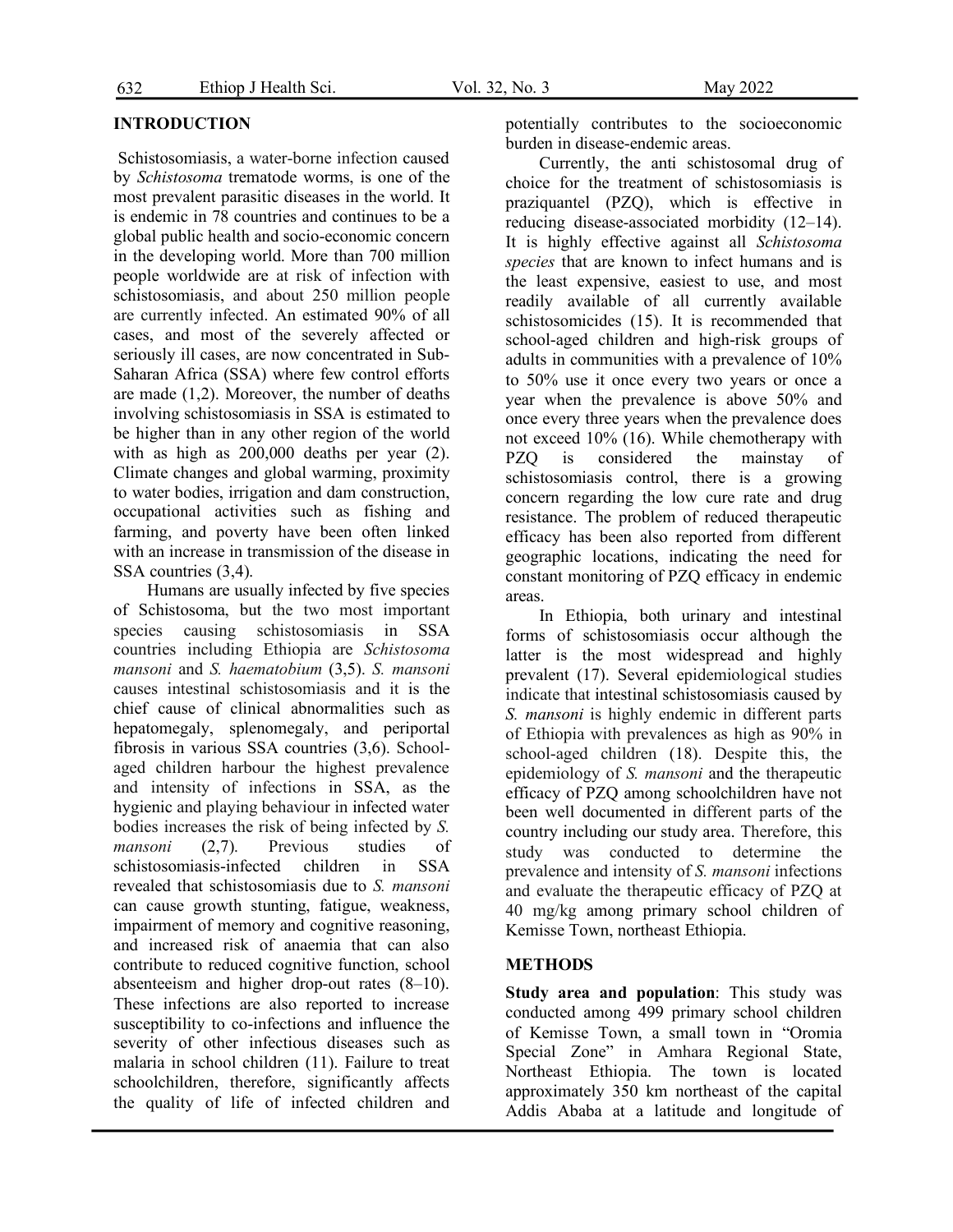10°43'0''N 39°52'0''E. The area has an elevation of 1,424m above sea level with an average temperature and rainfall of 19.36°C and 950 mm, respectively. More than 90 % of the population in the area is composed of the Oromo ethnic group, and agriculture and trade are the main income source for the majority of the community. There are Worke and Kachuri Rivers, which cross in the town and the community use these rivers for different domestic purpose well schoolchildren have a contact at different sites while passing through the town. The two primary schools, namely Kachuri and Haromssa in which the parasitological survey was conducted, are situated close to the rivers. These predispose the children to water-borne diseases during playing, washing, and swimming in the water bodies. Children attending primary schools during the study period who looked healthy were included

in the study. Schoolchildren who were treated with any anthelmintic drug in the past three months were excluded from the study.

**Study design**: A comparative cross-sectional study design was employed among school-aged children of two purposively selected primary schools of Kemisse Town near rivers and streams/swamps suspected as sources of schistosomiasis in the area. Purposive sampling of the schools was done based on schistosomiasis case information obtained from the health centers in the town where the target primary schools are located based on the World Health Organization (WHO) guidelines for assessing the efficacy of anti-helminthic drugs against schistosomiasis and soil-transmitted helminthiases (18).

**Sample collection and processing**: A structured questionnaire was used to gather relevant information from each student. Approximately 5 g of fresh stool specimens were collected from each child and processed using the Kato-Katz (two slides per individual) at baseline and one month after PZQ treatment. Only children who were infected with *S. mansoni* at baseline and treated with praziquantel were re-examined one month after treatments. The Kato-Katz thick smear prepared for each child was examined for both the detection and the quantification of *S.* 

*mansoni* eggs and the presence of other intestinal helminths. The study utilized the examination of Kato–Katz slides (42.7 mg stool/slide) for each individual (19). Slides were prepared and examined by two experienced laboratory technicians within an hour.

The number of *S. mansoni* eggs was counted and was converted into eggs per gram of stool (EPG). The intensity of infection was calculated as the arithmetic mean of 2 slides per child and classified into light (1–99 EPG), moderate (100–399 EPG), or heavy ( $\geq$  400 EPG) according to WHO guidelines (20). For quality control, 10% of the slides were randomly selected and re-examined quantitatively by two independent medical laboratory experts who were blinded to the primary result.

**Praziquantel treatment**: All children who were positive for helminth infections were treated with appropriate anthelminthic drugs, but only the children treated with a single oral dose (40 mg/kg) of PZQ were taken on the fourth week to monitor the cure and egg reduction rates. The drug was administered with a glass of water following the confirmation that the child ate at home or ate food that was provided by the investigating team. Nurses who followed students who were treated with PZQ for four hours and those who vomited within two hours after oral administration of the drug were excluded from the analysis.

**Statistical analysis:** Data were entered into "EpiData v4.6" and were exported into Software Package for Social Sciences (SPSS) version 23.0 software for analysis. Descriptive statistics were used to summarize the collected data. Chi-square  $(x<sup>2</sup>)$  test and one-way ANOVA were used to test for differences in the prevalence of infections and arithmetic mean of egg excretion, respectively. P-values < 0.05 were considered statistically significant. The cure rate (CR) was calculated as [the number of children excreting no *S. mansoni* eggs after treatment /the number of children who had eggs in their stool before treatment] x 100. Egg reduction rate (ERR) was calculated as  $[1 - (arithmetic mean EPG after$ treatment/ arithmetic mean EPG before treatment)] x 100 (20).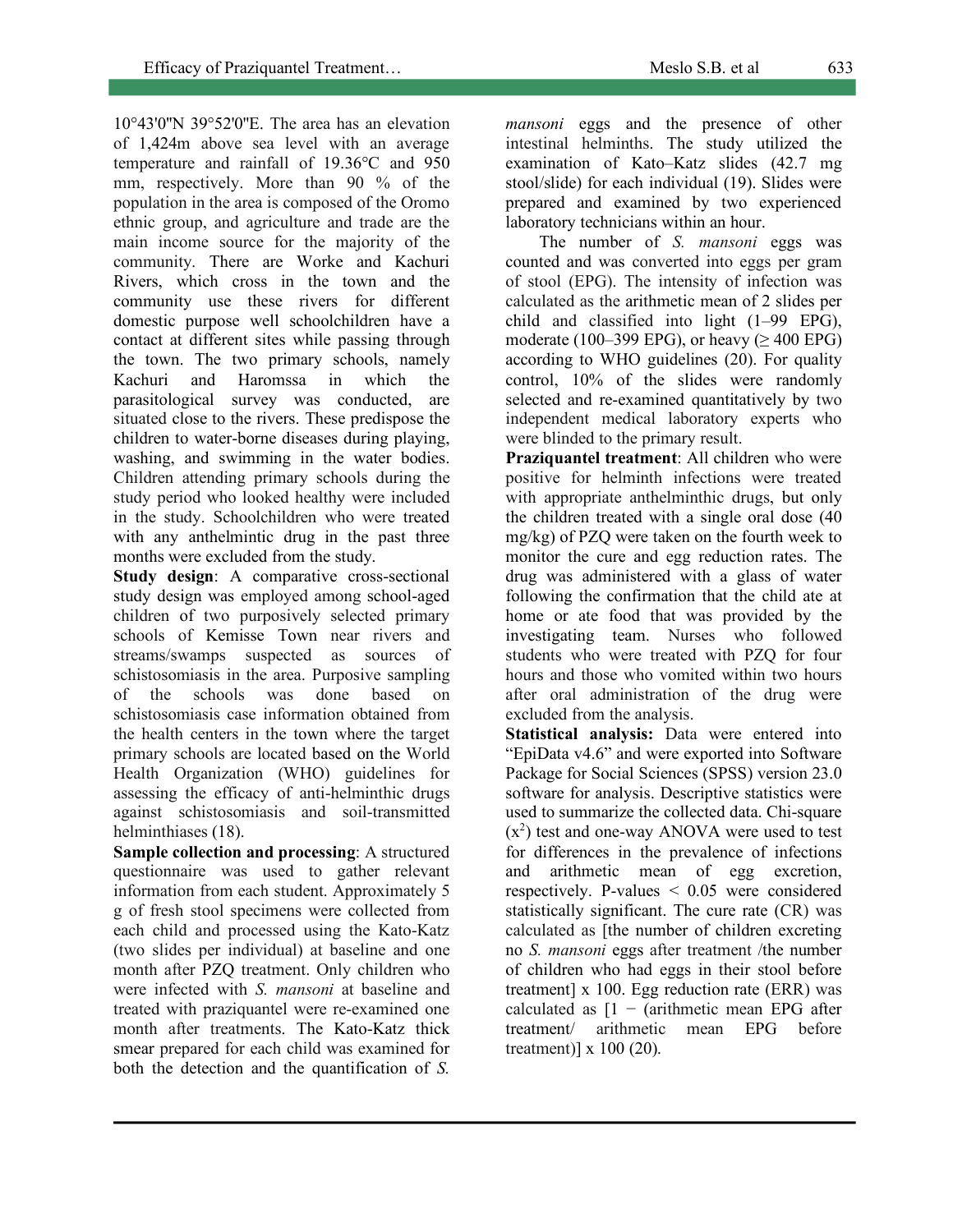634 Ethiop J Health Sci. Vol. 32, No. 3 May 2022

**Ethical considerations**: The protocol of this study was reviewed and approved by the Ethical Review Committee of the College of Medicine and Health Science of Wollo University. Permissions were obtained from Oromia Special Zone Health Department, Kemisse District Health, and Educational Bureaus to conduct the study. The objective of the study was explained to the school administration, primary health care providers, and parents/guardians of the children. Written informed consent for the children was obtained from each parent/guardian. Experienced nurses treated children who were found positive for helminth infections with appropriate anthelminthic drugs. Schoolchildren who vomited within two hours of PZQ administration were referred to the nearby Health Center for further treatment.

### **RESULTS**

**Socio-demographic characteristics of study subjects**: Four hundred and ninety-nine schoolchildren (263 males and 236 females) were included in the study. The age range of interviewed children was 5 to 18 years with a

median of 11  $(\pm 2.1 \text{ SD})$  years and larger proportions (74.3%) were in the age range of 10- 14 years.

**Prevalence and intensity of** *S. mansoni* **infection**: Out of 499 study subjects, 52.1%  $(95\% \text{ CI: } 47.7 - 56.5)$  were found to be positive for *S. mansoni* infection. The prevalence of infection was highest in Kachur primary school 152(61.5 %) than Haromssa 108 (42.9) ( $\chi^2$ = 8.097;  $P = 0.004$ ). The difference might be due to the proximity of the rivers and the presence of a swamp close to the school, which forces children to spend most of their time playing in water contaminated with an infective stage of *S. mansoni*. Boys were more infected (57.4%) compared to girls (46.2%;  $\chi^2 = 6.284$ ,  $P = 0.012$ ) and this may be due to the playing behavior of the boys in infected water bodies. The prevalence of infection was 45.0% for the 5-9, 53.9%, for 10-14, and 57.9% for the 15-18 years age groups. Although the rate of infection increased as a function of age, no significant difference was detected between the age groups  $(\chi^2 = 2.829, P = 0.243)$  (Table 1).

Table 1: Socio-demographic characteristics and prevalence of *S. mansoni* among children of two primary schools in Kemisse Town, Northeast Ethiopia, 2019.

| <b>Variables</b>                     | <b>Responses</b> | N(%        | S. mansoni infection status             |                                         | $\mathbf{X}^2$ | P       |
|--------------------------------------|------------------|------------|-----------------------------------------|-----------------------------------------|----------------|---------|
|                                      |                  |            | Positive $n$ $\left(\frac{9}{6}\right)$ | Negative $n$ $\left(\frac{9}{6}\right)$ | values         | values  |
| <b>Sex</b>                           | <b>Boys</b>      | 263(52.7)  | 151 (57.4)                              | 112(42.6)                               | 6.284          | 0.012   |
|                                      | Girls            | 236(47.3)  | 109(46.2)                               | 127(53.8)                               |                |         |
| Age                                  | $5-9$            | 109(21.8)  | 49(45.0)                                | 60(55.0)                                | 2.829          | 0.243   |
| group,                               | $10-14$          | 371 (74.3) | 200(53.9)                               | 171(46.1)                               |                |         |
| years                                | $15 - 18$        | 19(3.8)    | 11(57.9)                                | 8(42.1)                                 |                |         |
| School                               | Kachur           | 247(49.5)  | 152(61.5)                               | 95 (38.5)                               | 8.097          | < 0.005 |
|                                      | <b>Haromssa</b>  | 252(50.5)  | 108(42.9)                               | 144(57.1)                               |                |         |
| Total $n$ $\left(\frac{9}{6}\right)$ |                  | 499        | 260(52.1)                               | 239 (47.9)                              |                |         |

The overall mean number of eggs excreted per gram of stool (EPG) of *S. mansoni* infected children was 546.1, ranging from 24 to 4704 EPG. The intensity of infection varied by school, with the highest 642 EPG in Kachur and 411 EPG in Haromssa primary school  $(P = 0.005)$ . This could also be due to the proximity of transmission sites to schools, hence frequent exposure to *S. mansoni* infection. The intensity of *S. mansoni* infection was higher among males

(609 EPG) than females (459 EPG) and the difference was statistically significant  $(P =$ 0.039). The intensity of infection among the infected students increased significantly with each age category, from 493 EPG for the age group 5-9 years to 1041 EPG for age 15-18 years  $(P = 0.014)$  (Table 2). This could be due to the repeated exposure of males and higher age groups to *S. mansoni* infection due to their playing habits. Majorities of the *S. mansoni*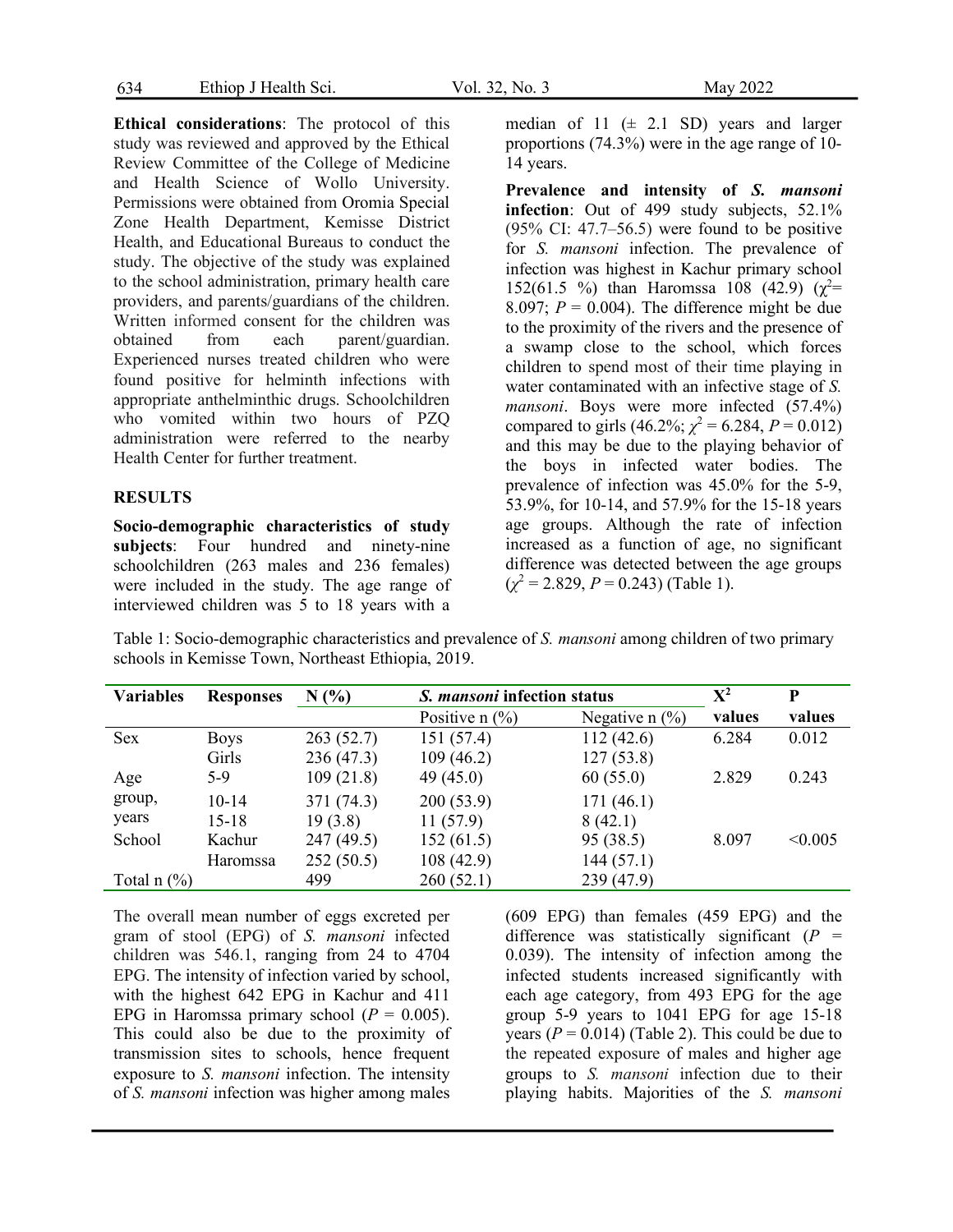infections were moderate to heavy intensity, with only 5.0% light intensity.

Of the total 122 (46.9%) heavy infections of *S. mansoni,* 74 (60.7%) were in Kachur primary school and 48 (39.3%) in Haromssa. The proportion of males (28.4%) that had a heavy

infection was greater than females (18.5%). The highest heavy infections due to *S. mansoni* 97 (79.5%) were observed in children aged 10-14 years followed by 19 (17.4%) in those aged 5-9 years (Table 2).

Table 2: Intensity of *S. mansoni* infection in children of two primary schools in Kemisse Town, Northeast Ethiopia, 2019.

| Variables                |             | Mean EPG | Level of infection intensity          |                                          |                                       | $P-$  |
|--------------------------|-------------|----------|---------------------------------------|------------------------------------------|---------------------------------------|-------|
|                          |             |          | Light, $n$ $\left(\frac{9}{6}\right)$ | Moderate, $n$ $\left(\frac{9}{6}\right)$ | Heavy, $n$ $\left(\frac{9}{6}\right)$ | value |
| School                   | Kachur      | 642      | 3(1.2)                                | 75(28.9)                                 | 74 (28.4)                             | 0.005 |
|                          | Haromessa   | 412      | 10(3.8)                               | 50(19.2)                                 | 48 (18.5)                             |       |
| <b>Sex</b>               | <b>Boys</b> | 609      | 6(2.3)                                | 71(27.3)                                 | 74 (28.4)                             | 0.039 |
|                          | Girls       | 459      | 7(2.7)                                | 54(20.8)                                 | 48 (18.5)                             |       |
| Age group in             | $5-9$       | 494      | 5(1.9)                                | 25(9.6)                                  | 19(7.3)                               | 0.014 |
| yrs.                     | $10 - 14$   | 532      | 8(3.1)                                | 95 (36.6)                                | 97(37.3)                              |       |
|                          | $15 - 18$   | 1041     | 0(0.0)                                | 5(1.9)                                   | 6(2.3)                                |       |
| <b>Overall intensity</b> |             | 546      | 13(5.0)                               | 125(48.1)                                | 122 (46.9)                            |       |

**Therapeutic efficacy of praziquantel**: Four weeks post-treatment with 40 mg/kg PZQ, stool samples were collected from 252 children who had tested positive and been treated at baseline. Of these, 21 still excreted *S. mansoni* egg; 71.4% and 28.6% had light and moderate intensity of infections, respectively.

The overall cure rate (CR) of PZQ among *S. mansoni* infected schoolchildren was 91.7%; 91.0% among boys and 92.5% among girls. Within the age groups, the CR was 90.9% among children aged 5-9 years, 92.4% in the 10-

14 years age group, and 81.8% among those aged 15-18 years. The overall pre-treatment intensity of infection for 252 infected schoolchildren was 540 EPG but fell to 73 EPG 4 weeks post-treatment. Hence, the overall egg reduction rate (ERR) was 86.8%, 84.9% among boys, and  $90.2\%$  among girls ( $P = 0.218$ ) as tabulated in Table 3. The ERR had no significant association with the age of the schoolchildren (*P*  $= 0.159$ ). The CR and ERR were not associated with infection intensity  $(P = 0.126$  and  $P =$ 0.061), respectively (Table 3).

Table 3: Cure rate and Egg reduction rate of PZQ against *S. mansoni* infected children of two primary schools in Kemisse Town, Northeast Ethiopia, 2019.

| Variables               |             | N(%        | Cured, $n$ $(\%)$ | P-value | Egg reduction rate $(\% )$ | P-value |
|-------------------------|-------------|------------|-------------------|---------|----------------------------|---------|
| Sex                     | <b>Boys</b> | 145(57.5)  | 132(91.0)         | 0.673   | 84.9                       | 0.218   |
| Age<br>group<br>(years) | Girls       | 107(42.5)  | 99(92.5)          |         | 90.2                       |         |
|                         | $5-9$       | 44 (17.5)  | 40(90.9)          | 0.458   | 85.5                       | 0.159   |
|                         | $10 - 14$   | 197(78.2)  | 182 (92.4)        |         | 77.9                       |         |
|                         | $15 - 18$   | 11 $(4.4)$ | $9(81.8\%)$       |         | 98.2                       |         |
| Total                   |             |            | 231(91.7)         |         | 86.8                       |         |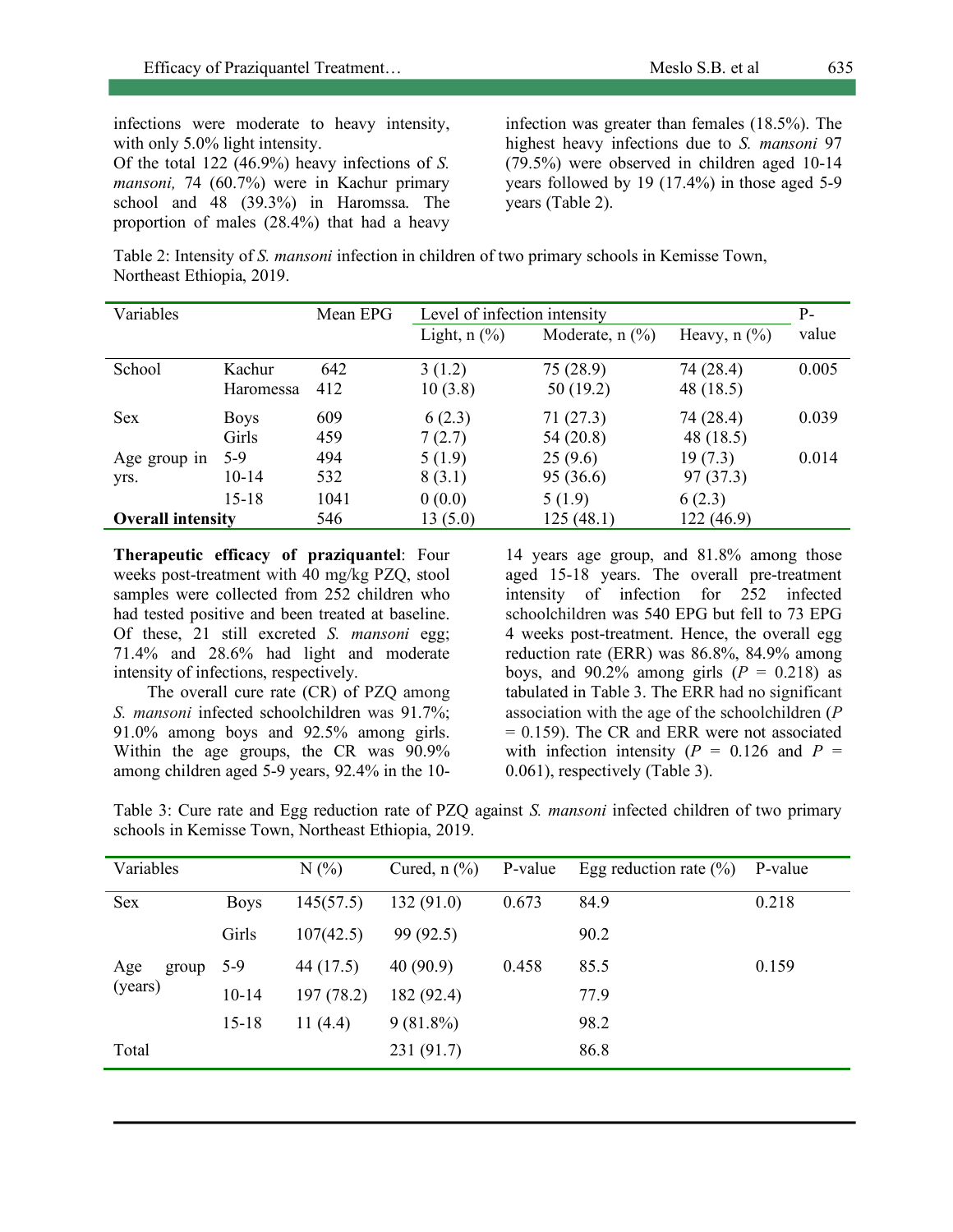## **DISCUSSION**

The overall prevalence of *S. mansoni* in the present study was (52.1%). The finding was lower than the prevalence (89.9%) reported from primary school children in the Sanja area, Amhara region (21), 74.9% in Wondo Genet, Southern Ethiopia (22), 70.47% in Senbete Town, Northeastern Ethiopia (23), 58.7% in Adwa Town, Northern Ethiopia (24), and 58.6% and 77.3% in Wolaita Zones of Southern Ethiopia (25,26). However, the prevalence of infection in the present study areas was higher than those studies reported from different parts of the country, which reported the prevalence of *S. mansoni* to range from 23.9–to 49% using a similar Kato-Katz technique (27–30). The difference in prevalence may partly be explained by variation in awareness regarding *S. mansoni* transmission or due to variation in the study design, sampling techniques, sample size, and the time of the studies.

The current finding, on *S. mansoni* infection prevalence, was also lower than those reported at 41.3% from western Kenya (31), 64.3% from Northwestern Tanzania (32), and 58.1% from western Côte d'Ivoire (33).

However, this finding was higher than the prevalence reported(47.4%) from Mwea Division, Central Kenya (34), 21% from Kisumu City, Western Kenya (35), 27.8% from Western Uganda (36), and 31.4% from Giza governorate of Egypt (37). The difference might be due to the endemicity of the parasite in the areas, the climate of the areas, and the socioeconomic status of the communities living in the study areas.

In addition, the infection intensity in the present study indicated moderate to heavy infection levels (95%), which is comparable with findings from Senbete Town, Northeastern Ethiopia (23), Wondo Genet, Southern Ethiopia (22), Sanja Town, Northwest Ethiopia (18) and Damot Woide District of Southern Ethiopia (25). However, light infection intensities were reported from Adwa Town, northern Ethiopia (24), Manna District, southwest Ethiopia (28), and from western Kenya (31), western Côte d'Ivoire (33), and Western Uganda (36). Light to moderate intensity of *S. mansoni* infection among school children was also reported from

the Wolaita Zone of southern Ethiopia (27) and Giza governorate of Egypt (37). The difference may be explained by the intensity of parasite transmission in the study areas and the frequency of students' contact with water bodies infested with the infective stage.

The efficacy of praziquantel (PZQ) against *S. mansoni* determined in this study was lower than those reported from a highly endemic area of north-west Ethiopia ( $CR = 94\%$  and  $ERR =$ 97%) (38) and the Manna District of southwest Ethiopia (CR = 99.1% and ERR = 99.9%) (27). This difference could be due to baseline infection intensity and duration of post-treatment (three weeks of post-treatment in the Manna District study). The presence of immature stages of the parasite might also account for some of the variations observed in the present and the previous study areas as these immature stages have a high chance to survive the treatment and mature to deposit eggs in the post-treatment periods. Higher ERR (99.51%) was also reported from a previous efficacy study carried out four weeks of post-treatment in Finchaa valley, Ethiopia (39). The high rate of *S. mansoni* infection (52.1%) and heavy infection cases (46.9%) observed in the present study could in part explain the lower efficacy of PZQ in the study area. Some previous studies from different parts of Africa also reported higher efficacy of PZQ among children including Senegal (CR = 93  $\%$  and ERR = 90  $\%$ ) and Cameroon (CR = 99.5–100%) (40). The difference might be due to the intensity of infection, a brand of PZQ used post-treatment duration or re-infection, and geographical location.

The efficacy of praziquantel at 40 mg/kg in the present study areas ( $CR = 91.7\%$  and  $ERR =$ 86.8%) was higher than two previous studies conducted in the country including Senbete Town of northeastern Ethiopia ( $CR = 82.89\%$ and ERR =  $79.46\%$ ) (23) and Wondo Genet, Southern Ethiopia (CR =  $73.6 \%$  and ERR = 68.2 % (22) with similar duration of posttreatment. Previous efficacy studies conducted in Finchaa Valley and northeast Ethiopia also reported lower parasitological CR (80.9% and 83.2%, respectively) (38,39). This difference might be due to infection intensity, the presence of immature stages of the parasite, and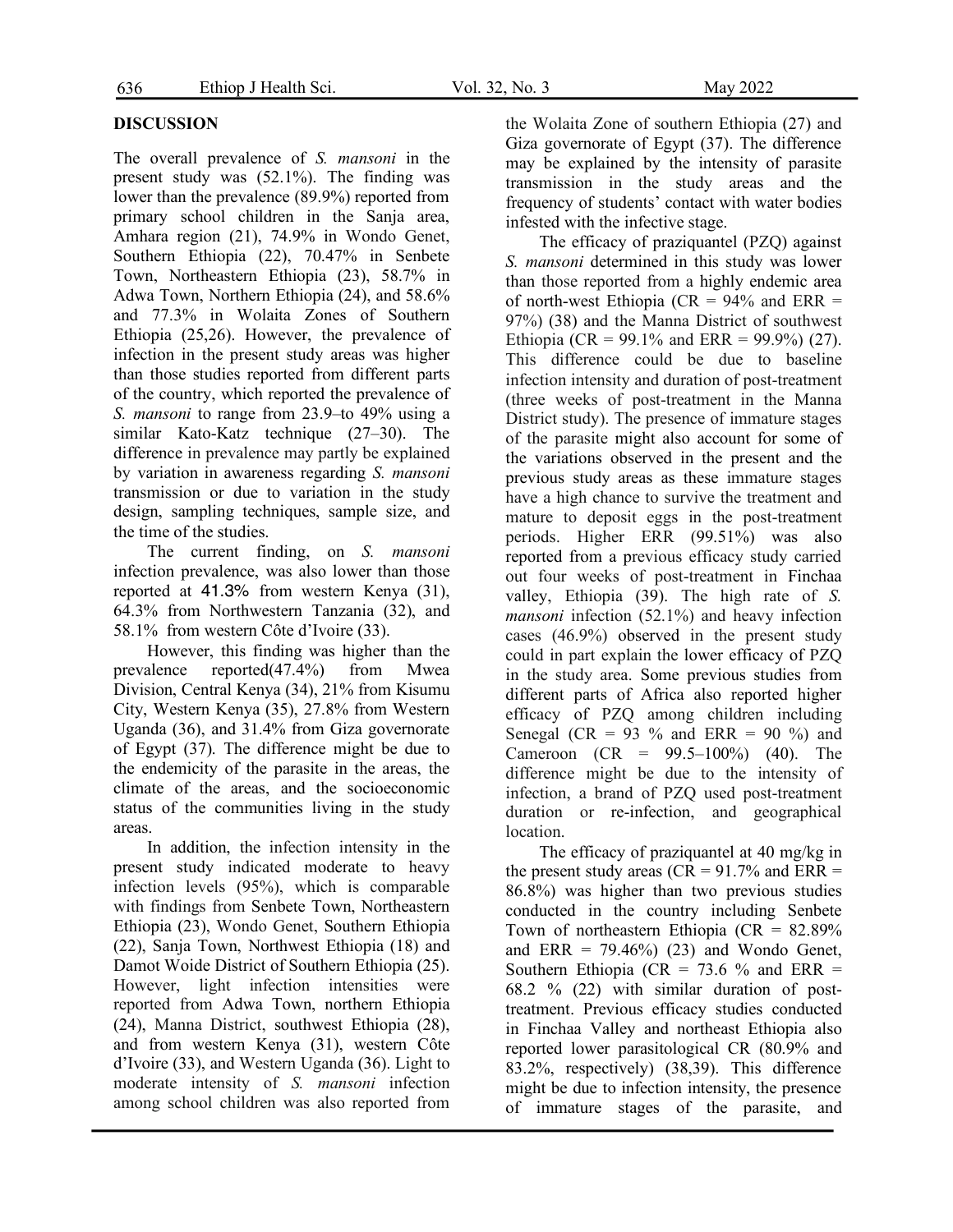geographical location. The efficacy of praziquantel at 40 mg/kg among school-aged children in the present study was also higher than the findings from western Niger ( $CR = 51.7$ )  $-55.2\%$  and ERR = 58.8-60.2%) (41), western Côte d'Ivoire (CR = 71.6% and 79.9%) (33) and Egypt  $(CR = 62.5\%)$  (37). The difference in PZQ efficacy could also be explained by variation in the intensity of infection, a brand of praziquantel used, and geographical location or due to re-infection during post-treatment periods. On the other hand, the efficacy of PZQ in treating *S. mansoni* infected school children in our study area was almost comparable to those reported from Tumuga and Waja of north Ethiopia (CR =  $88.99 - 93.44\%$ ) (42) and the Mwea Division in Central Kenya (ERR = 92.6%) (34).

*S. mansoni* prevalence among primary school children in Kemisse town, northeast Ethiopia was high. The high prevalence of *S. mansoni* among schoolchildren confirms the endemicity of intestinal schistosomiasis due to *S. mansoni* in the study areas. Given the WHO guidelines on deworming frequency according to schistosomiasis prevalence, there is a need to implement school-based preventive chemotherapy with annual frequency. Furthermore, a single oral dose of PZQ at 40 mg/kg produced a cure rate of 91.7% and an overall egg reduction rate of 86.8% 4 weeks post-treatment. The efficacy of this drug is sufficient to permit continued use in treating *S. mansoni*-infected schoolchildren in the study area, but further monitoring of its efficacy in different epidemiological settings is required.

In conclusion, our study identified a high prevalence of *S. mansoni* infection among primary school children of Kemisse town, northeast Ethiopia. More than 52% of schoolaged children in our study area were infected with *S. mansoni* and majorities (95%) had moderate to heavy infection intensities. Given the WHO guidelines on deworming frequency according to schistosomiasis prevalence, these results highlight the need to implement schoolbased preventive chemotherapy with annual frequency. A single oral dose of PZQ administered at 40 mg/kg body weight produced

a cure rate of 91.7% and an overall egg reduction rate of 86.8% 4 weeks post-treatment. The efficacy of this drug is sufficient to permit continued use in treating *S. mansoni*-infected schoolchildren in the study area. However, further monitoring of PZQ efficacy in different epidemiological settings is required.

# **ACKNOWLEDGEMENTS**

The authors are grateful to Wollo University for its financial support. We are grateful to the Schoolteachers, study participants, and their parents. We also would like to thank the staff of Medical Laboratory Sciences, Wollo University, who participated in the collection, initial preparation, and storage of the samples for the study

## **REFERENCES**

- 1. WHO. Preventive chemotherapy databank. Geneva, Switzerland: World Health Organization. 2012. Available at http://www.who.int/mediacentre/factsheets/ fs115/en/. Accessed 1 February 2019.
- 2. Manjang B, Ochola EA, Elliott SJ. The use of non-pharmaceutical interventions for the prevention and control of schistosomiasis in sub-Saharan Africa: A systematic review. *Global Public Health.* 2021; 14:1-4.
- 3. Adenowo AF, Oyinloye BE, Ogunyinka BI, Kappo AP. Impact of human schistosomiasis in sub-Saharan Africa. *Braz J Infect Dis*. 2015; 19(2):196–205.
- 4. Habtye Bisetegn, Yonas Erkihun. Efficacy of Praziquantel Treatment for Schistosoma mansoni Infection among Children in Ethiopia: Systematic Review and Metaanalysis. *Int.J.Immunol.* 2020;8(4):61- 69.doi: 10.11648/j.iji.20200804.11.
- 5. GryseelsB, Polman K, Clerinx J, Kestens L. Human Schistosomiasis. Lancet. 2006;368(9541): 1106-18
- 6. Abebe N, Erko B, Medhin G, Berhe N. Clinico-epidemiological study of Schistosomiasis mansoni in Waja-Timuga, District of Alamata, northern Ethiopia. *Parasit Vectors.* 2014; 7:158.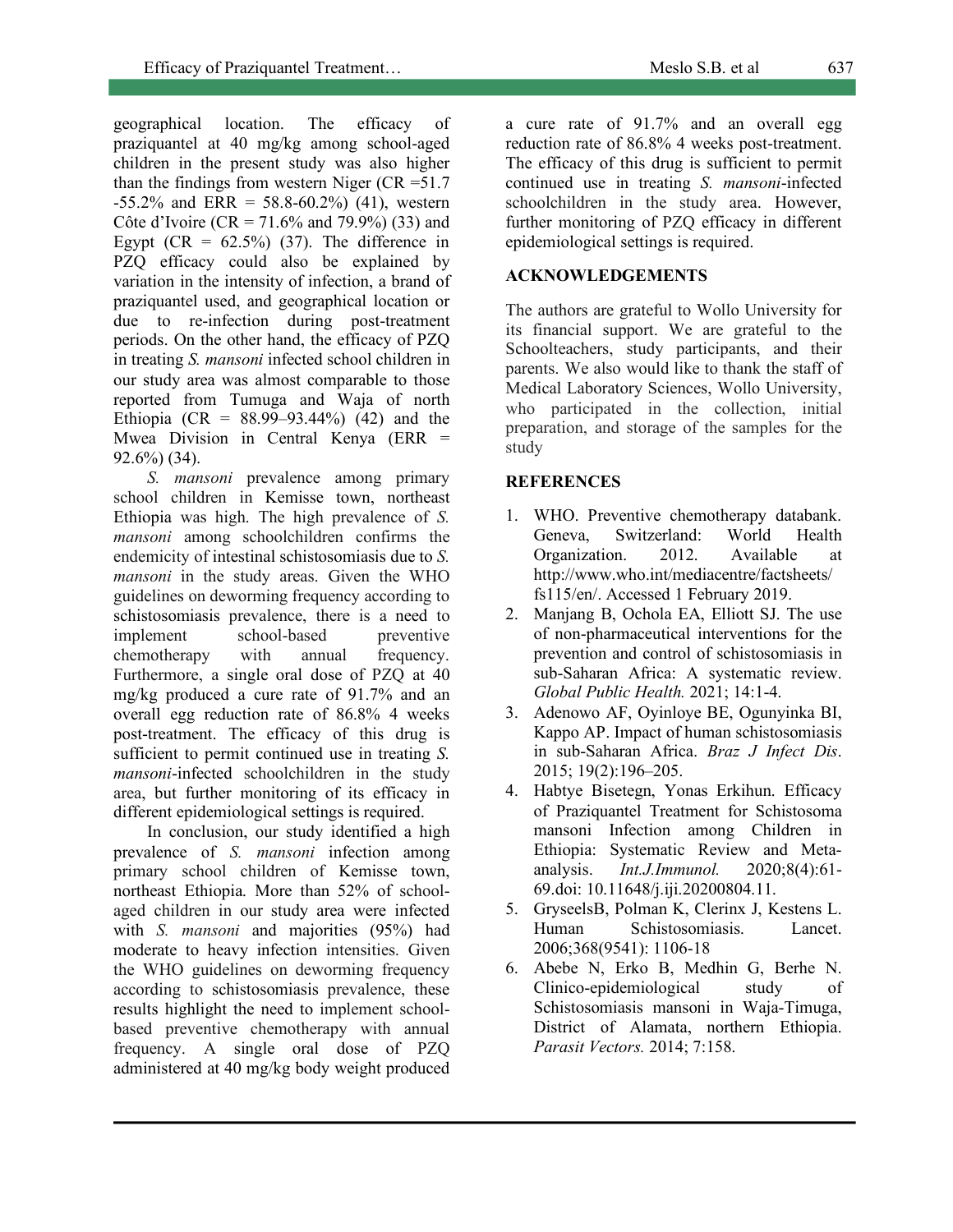- 7. Hotez PJ, Kamath A. Neglected troSaharaniseases in sub-Saharan Africa: a review of their prevalence, distribution, and disease burden. *PLoS Negl Trop Dis*. 2009; 3(8):e412.
- 8. Corbett EL, Butterworth AE, Fulford AJC, Ouma JH, SturrockRF. Nutritional status of children with schistosomiasis mansoni in two different areas of Machakos District, Kenya. *Trans R Soc Trop Med Hyg*. 1992; 86:266–73.
- 9. Jukes MC, Nokes CA, Alcock KJ, Lambo JK, Kihamia C, Ngorosho N, et al. Heavy schistosomiasis associated with poor shortterm memory and slower reaction times in Tanzanian schoolchildren. *Trop Med Int Heal*. 2014; 7:104–17.
- 10. Butler SE, Muok EM, Montgomery SP, Odhiambo K, Mwinzi PMN, Secor WE, et al. Mechanism of Anemia in Schistosoma mansoni–Infected School Children in Western Kenya. *Am J Trop Med Hyg*. 2012; 87(5):862–7.
- 11. Mazigo HD, Nuwaha F, Kinunghi SM, Morona D, de Moira AP, Wilson S, et al. Epidemiology and control of human schistosomiasis in Tanzania. *Parasit Vectors*. 2012; 5:274.
- 12. WHO. Prevention and control of schistosomiasis and soil-transmitted helminthiasis: report of a WHO expert committee. *WHO Technical Report. World Health Organization*, Geneva. 2002.
- 13. Vennervald BJ, Booth M, Butterworth AE, Kariuki HC, Kadzo H, Ireri E, et al. Regression of hepatosplenomegaly in Kenyan school-aged children after praziquantel treatment and three years of greatly reduced exposure to Schistosoma mansoni*. Trans R Soc Trop Med Hyg*. 2005; 99:150–60.
- 14. Richter J. The impact of chemotherapy on morbidity due to schistosomiasis. *Acta Trop*.2003; 86:161–83.
- 15. Hailegebriel T, Nibret E, Munshea A. Efficacy of Praziquantel for the Treatment of Human Schistosomiasis in Ethiopia: A Systematic Review and Meta-Analysis*. J. Trop. Med.* 2021; 2021.
- 16. WHO, Preventive Chemotherapy in Human Helminthiasis. Coordinated use of anthelmintic drugs in control interventions: guidelines for health professionals and program managers. Geneva: *World Health Organization.* 2006.
- 17. Negussu N, Mengistu B, Kebede B, Deribe K, Ejigu E, Tadesse G, et al. Ethiopia Schistosomiasis and Soil-Transmitted Helminthes Control Programme: Progress and Prospects. *Ethiop Med J.* 2017; 55(1):75–80.
- 18. Worku L, Damte D, Endris M, Tesfa H, Aemero M. Schistosoma mansoni Infection and Associated Determinant Factors among School Children in Sanja Town, Northwest Ethiopia. *J Parasitol Res*. 2014; 2014:1–8.
- 19. WHO. Bench aid for diagnosis in medical parasitology. 4<sup>th</sup> ed. Geneva: World Health *Organization*; 1994.
- 20. WHO. Assessing the efficacy of anthelminthic drugs against schistosomiasis and soil-transmitted helminths, vol. 2Cataloguing-in-Publication-in- Publication Data; 2013. P.1–39.
- 21. WHO. Prevention and control of schistosomiasis and soil-transmitted helminthiasis, WHO Technical Report Series, No. 912. Geneva: WHO; 2002.
- 22. Alebie G, Erko B, Aemero M, Petros B. Epidemiological study on Schistosoma mansoni infection in Sanja area, Amhara region, Ethiopia. *Parasit Vectors.*2014:7:1- 10.
- 23. Erko B, Degarege A, Tadesse K, Mathiwos A, Legesse M. Efficacy and ofschistosomiasis praziquantel in the treatment of schistosomiasis mansoni inschoolchildren in Shesha kebele elementary school, Wondo Genet, Southern Ethiopia. *Asian Pac J Trop Biomed. 2012*;  $4(1):235-9.$
- 24. Reta B, Erko B. Efficacy and side effects of praziquantel in the treatment for Schistosoma mansoni infection in schoolchildren in Senbete Town, northeastern Ethiopia. *Trop Med Int Health.* 2013; 18(11):1338–43.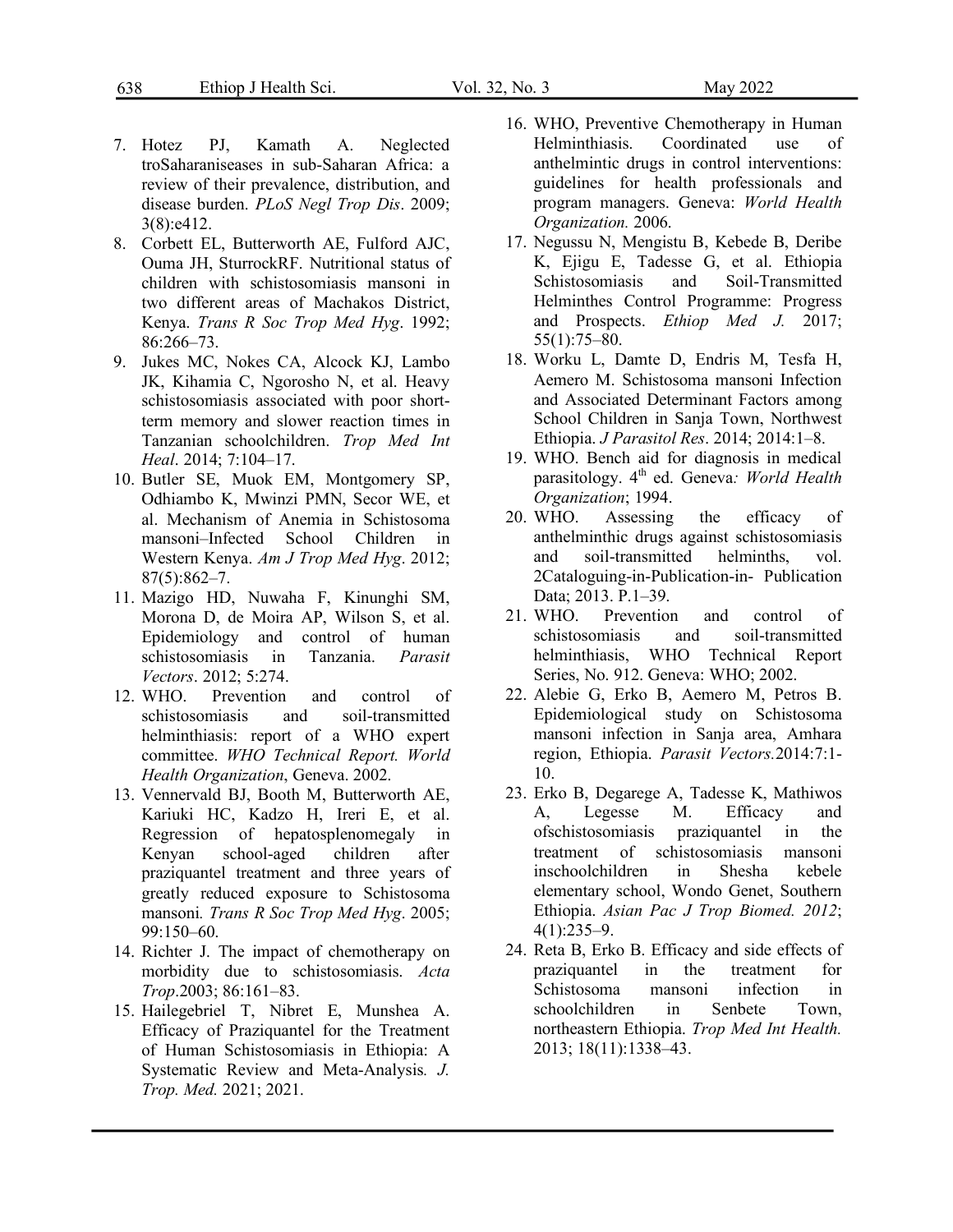- 25. Legesse L, Erko B, Hailu A. Cof soiltransmitted intestinal Schistosomiasis and soil-transmitted helminthiasis among primary school children in Adwa Town, Northern Ethiopia*. Ethiop J Heal Dev*. 2010; 24(3):191–7.
- 26. Alemayehu B, Tomass Z. Schistosoma mansoni infection prevalence and associated risk factors among schoolchildren in Demba Girara, Damot Woide District of Wolaita Zone, Southern Ethiopia. *Asian Pac J Trop Med.* 2015; 8(6):457–63.
- 27. Bereket Alemayehu, Zewdneh Tomass, Fiseha Wadilo, Dawit Leja, Song Lianschool children. Epidemiology of intestinal helminthiasis among school children with an emphasis on Schistosoma mansoni infection in Wolaita zone, Southern Ethiopia. *BMC Public Health*. 2017; 17:587.
- 28. Assefa A, Dejenie T, Tomass Z. Infection prevalence of Schistosoma mansoni and associated risk factors among schoolchildren in suburbs of Mekelle city, Tigray, Northern Ethiopia. *MEJS.* 2013; 5(1):174–88.
- 29. Bajiro M, Dana D, Ayana M, Emana D, Mekonnen Z, Zawdie B, et al. Prevalence of Schistosoma mansoni infection and the therapeutic efficacy of praziquantel among school children in Manna District, Jimma Zone, southwest Ethiopia. *Parasite Vectors*. 2016; 9:560.
- 30. Mathewos B, A soil-transmitted D, Alemu A, Addis Z, Tiruneh M, et al. Current status of soil-transmitted helminths and Schistosoma mansoni infection among children in two primary Northcross-sectional Gondar, Northwest Ethiopia: a crosssectional study. *BMC Res Notes.* 2014; 7:88.
- 31. Gashaw F, Aemero M, Legesse M, Petros B, Teklehaimanot T, Medhin G, et al. Prevalence of intestinal helminth infection among school children in Maksegnit and Enfranz Towns, northwestern Ethiopia, with emphasis on Schistosoma mansoni infection. *Parasit Vectors*. 2015; 8(567).
- 32. Omondi I, Odiere MR, Rawago F, Mwinzi PN, Campbell C, Musuva R. Socioeconomic determinants of Schistosoma mansoni infection using multiple correspondence

analysis among rural western Kenyan communities: Evidence from a householdbased study. *PLOS ONE*. 2021; 16(6):e0253041.

- 33. Mazigo HD, Uisso C, Kazyoba P, Nshala A, Mwingira UJ. Prevalence, infection intensity, and geographical distribution of schistosomiasis among pre-school and school-aged children in villages surrounding Lake Nyasa, Tanzania. *Scientific Reports*. 2021;11; 11(1):1.
- 34. Jurg Utzinger, Eliézer K. N'Goran, Amani N'Dri, Christian Lengeler, Marcel Tanner. Efficacy of the praziquantel against Schistosoma mansoni with particular consideration for the intensity of infection. *Trop Med Int Health*. 2000; 5(11):771–8.
- 35. Kihara JH, Muhoho N, Njomo D, Mwobobia IK, Josyline K, Mitsui Y, et al. Drug efficacy of praziquantel and albendazole in school children in Mwea Division, Central Province, Kenya. *Acta Trop.* 2007; 102(3):165–71.
- 36. Odiere MR, Opisa S, Odhiambo G, Jura WGZO, Ayisi J, Karanja DMS, et al. Geographical distribution of schistosomiasis and soil-transmitted helminths among school children in informal settlements in Kisumu City, Western Kenya. *Parasitology*. 2011; 138:1569–77.
- 37. John R, Ezekiel M, Philbert C, Andrew A. Schistosomiasis transmission at high altitude crater lakes in Western Uganda. *BMC Infect Dis.* 2008; 8:110.
- 38. Mazigo HD, Fuss A, Mueller A. High Egg Reduction Rate but poor clearance of Circulating Cathodic Antigen three weeks after Praziquantel treatment among school children on Ijinga Island, north-western Tanzania. *Acta Tropica*. 2021; 218:105-871.
- 39. Degu G, Mengistu G, Jones J. Praziquantel efficacy against schistosomiasis mansoni in schoolchildren in north-west Ethiopia. *Trans R Soc Trop Med Hyg*. 2002; 96(4):444–5.
- 40. Samuel Haile, Lemu Golassa, Zeleke Mekonnen. Prevalence of Schistosoma mansoni and effectiveness of Praziquantel in schoolchildren in Finchaa valley, Ethiopia. *J Parasitol Vector Biol*. 2012; 4(3):25–30.